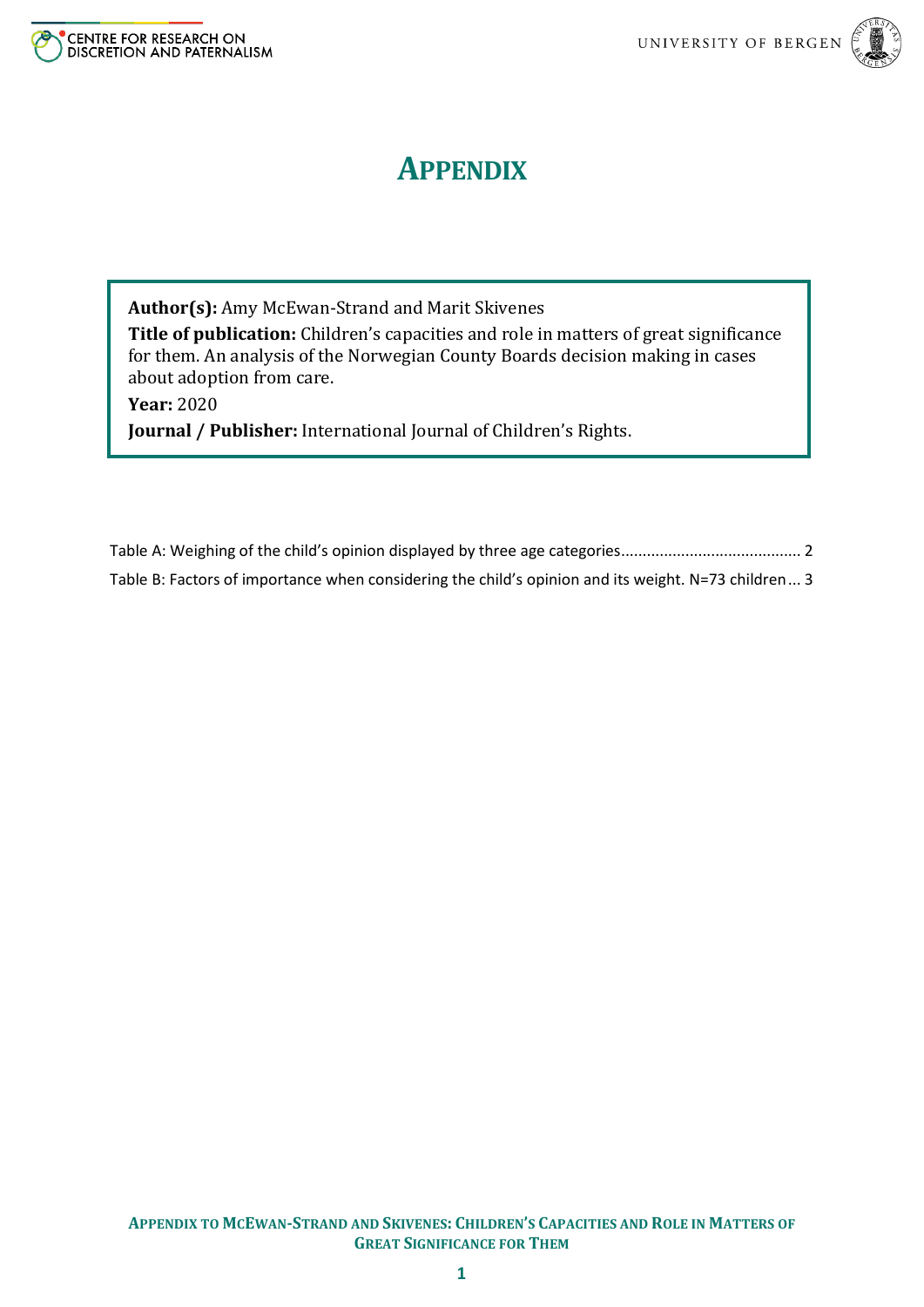

|--|

| Children aged 4-6 years. N=112                  |                      |                   |                |       |  |  |
|-------------------------------------------------|----------------------|-------------------|----------------|-------|--|--|
| Opinion is mentioned by the<br>board? $N=112$ . | Yes                  |                   | 12             | 11%   |  |  |
|                                                 | N <sub>0</sub>       |                   | 100            | 89 %  |  |  |
|                                                 | Yes-all              |                   | $\overline{7}$ | 58 %  |  |  |
| Opinion is relied upon by the<br>board? $N=12$  |                      | Yes - unspecified | $\overline{7}$ | 58 %  |  |  |
|                                                 |                      | $Yes - a lot$     | $\theta$       | $0\%$ |  |  |
|                                                 |                      | Yes-some          | $\theta$       | 0%    |  |  |
|                                                 | <b>Not mentioned</b> |                   | 5              | 42 %  |  |  |
|                                                 | N <sub>0</sub>       |                   | $\bf{0}$       | $0\%$ |  |  |
| Children aged 7-11 years. $N = 44$              |                      |                   |                |       |  |  |
| Opinion is mentioned by the<br>board? $N=44$    | Yes                  |                   | 40             | 91 %  |  |  |
|                                                 | <b>No</b>            |                   | $\overline{4}$ | 9%    |  |  |
| Opinion is relied upon by the<br>board? $N=40$  | Yes - all            |                   | 27             | 68 %  |  |  |
|                                                 |                      | Yes - unspecified | 16             | 40 %  |  |  |
|                                                 |                      | $Yes - a lot$     | 6              | 15 %  |  |  |
|                                                 |                      | Yes - some        | 5              | 13 %  |  |  |
|                                                 | <b>Not mentioned</b> |                   | 4              | 10 %  |  |  |
|                                                 | <b>No</b>            |                   | 9              | 23 %  |  |  |
| Children above age 12 years. N=23               |                      |                   |                |       |  |  |
| Opinion is mentioned by the<br>board? $N=23$    | Yes                  |                   | 21             | 91 %  |  |  |
|                                                 | N <sub>o</sub>       |                   | $\overline{2}$ | 9%    |  |  |
| Opinion is relied upon by the<br>board? $N=21$  | Yes - all            |                   | 19             | 90 %  |  |  |
|                                                 |                      | Yes - unspecified | 11             | 52 %  |  |  |
|                                                 |                      | Yes - a lot       | 8              | 38 %  |  |  |
|                                                 |                      | Yes - some        | $\theta$       | 0%    |  |  |
|                                                 | <b>Not mentioned</b> |                   | $\overline{2}$ | 10 %  |  |  |
|                                                 | <b>No</b>            |                   | $\bf{0}$       | $0\%$ |  |  |

## <span id="page-1-0"></span>**Table A: Weighing of the child's opinion displayed by three age categories**